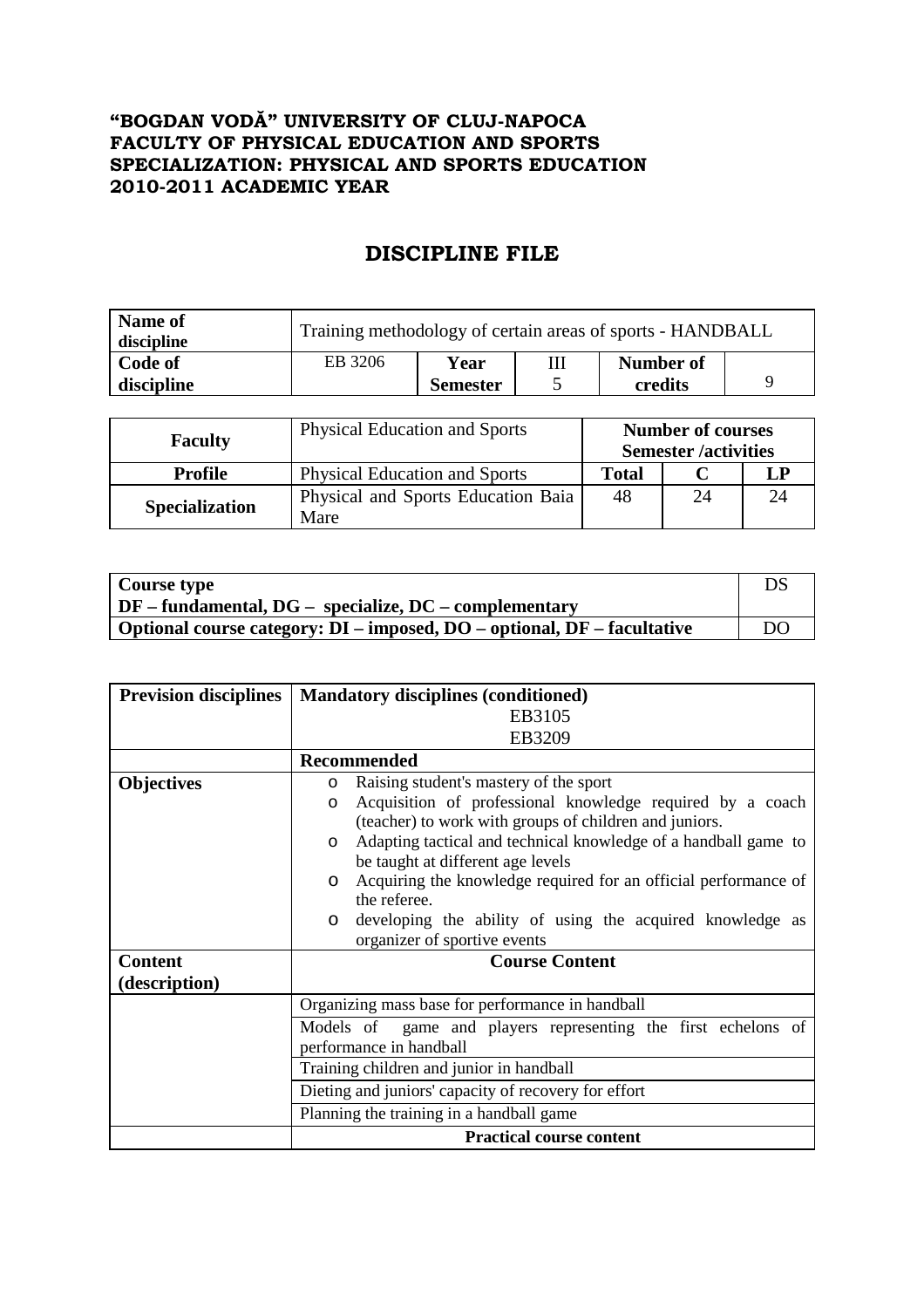|                                                                                                                                                                   | Achieving optimal indexes of expressing basic and specific motor<br>qualities, as well as the correct and effective usage of basic and specific<br>motor skills in complex motor activities, specific for this sport. |  |  |
|-------------------------------------------------------------------------------------------------------------------------------------------------------------------|-----------------------------------------------------------------------------------------------------------------------------------------------------------------------------------------------------------------------|--|--|
|                                                                                                                                                                   | Effective usage of learned techniques and tactics.                                                                                                                                                                    |  |  |
|                                                                                                                                                                   | Obtaining optimum performance, reflected in results, through evaluation<br>of bio-metric, technical, tactical and psychological potential                                                                             |  |  |
| Aware and motivated participation and continuous manifestation of the<br>spirit of competitiveness, in preparing activities, contests and sports<br>competitions. |                                                                                                                                                                                                                       |  |  |
|                                                                                                                                                                   | Permanent proper behavior in contests and sports competitions.                                                                                                                                                        |  |  |
|                                                                                                                                                                   | Partial management of classes using appropriate means for different<br>echelons of the table contained in the handball performance.                                                                                   |  |  |
|                                                                                                                                                                   | Practical exam.                                                                                                                                                                                                       |  |  |

|                    | Evaluation form ( $E - e$ xam, $C - colloquy/final$ test, $CW - control$ works):: sem 6 -           |  |  |  |
|--------------------|-----------------------------------------------------------------------------------------------------|--|--|--|
| written exam       |                                                                                                     |  |  |  |
| <b>Final grade</b> | Activity during courses P.C. $-75\%$                                                                |  |  |  |
| (percentage)       | Different projects on handball                                                                      |  |  |  |
|                    | Project / essays/ homework                                                                          |  |  |  |
| <b>Selective</b>   | Baroga L. - 1995 - "Calități fizice combinate", Ed. Editis,                                         |  |  |  |
| bibliography       | București.                                                                                          |  |  |  |
|                    | Colibaba-Evulet D., Bota I. - 1998 - "Jocuri sportive - teorie și                                   |  |  |  |
|                    | metodică", Editura Aldin, București.                                                                |  |  |  |
|                    | Dragnea Adrian și Teodorescu Silvia-Mate – 2002 – "Teoria                                           |  |  |  |
|                    | Sportului", Editura Fest, București.                                                                |  |  |  |
|                    | Dragnea A. - 1996 - "Antrenamentul sportiv", EDP, București.                                        |  |  |  |
|                    | Ghermănescu, I.K., Hnat, V. - 2000 "Handbal, Ed. Fundației                                          |  |  |  |
|                    | "România de mâine", București.                                                                      |  |  |  |
|                    | Ghermănescu, I.K., Jianu, Negulescu, Gogâltan - 1983 "Teoria și<br>$\overline{\phantom{0}}$         |  |  |  |
|                    | metodica handbalului", Ed. Didactică și Pedagogică, București.                                      |  |  |  |
|                    | Macra-Osorhean Maria, T., Rusu, T. Bogdan - 1999 - "Handbal.<br>$\overline{\phantom{0}}$            |  |  |  |
|                    | Teoria, practica și metodica instruirii", Ed. Casa Cărții de Știință,                               |  |  |  |
|                    | Cluj-Napoca.                                                                                        |  |  |  |
|                    | Macra-Osorhean Maria, Bogdan Tudor - 2003 - "Handbal, curs<br>$\overline{\phantom{a}}$              |  |  |  |
|                    | de bază", Ed. Risoprint, Cluj-Napoca.                                                               |  |  |  |
|                    | Popescu C. și coleb. – 1996 – "Concepția de joc și pregătire",<br>$\overline{\phantom{a}}$          |  |  |  |
|                    | CCPS, București.<br>Scarlat E., Scarlat M. B. – 2002 – "Educație Fizică și Sport                    |  |  |  |
|                    | $\qquad \qquad \blacksquare$<br>manual pentru învățământul gimnazial", Ed. Didactică și Pedagogică, |  |  |  |
|                    | București.                                                                                          |  |  |  |
|                    | Sotiriu, R. - 1998 "Handbal. Teorie, antrenament, metodică", Ed.<br>$\overline{\phantom{0}}$        |  |  |  |
|                    | Garold.                                                                                             |  |  |  |
|                    | Vick W., Busch H., Fischer G., Kock R. – 1995 – "Pregătirea de                                      |  |  |  |
|                    | handbal în sală", CCPS, București.                                                                  |  |  |  |
|                    | Voicu, S.F., - 2003 – "Handbal. Pregătire pentru performanță.", Ed.                                 |  |  |  |
|                    | Universității de Vest, Timișoara.                                                                   |  |  |  |
|                    | Zamfir, Gh., Florean, M., Tonița, T. - 2000 - "Handbal. Teorie și                                   |  |  |  |
|                    | metodică", ED. Praxis Media, Cluj-Napoca.                                                           |  |  |  |
|                    | Zamfir, Gh., Florean, M. - 1996 - "Handbal, curs de specializare<br>$\qquad \qquad -$               |  |  |  |
|                    | an III", Cluj-Napoca.                                                                               |  |  |  |
|                    | *** - 2001 - "Regulamentul de joc".                                                                 |  |  |  |
| <b>Necessary</b>   | Handball ball<br>$\overline{a}$                                                                     |  |  |  |